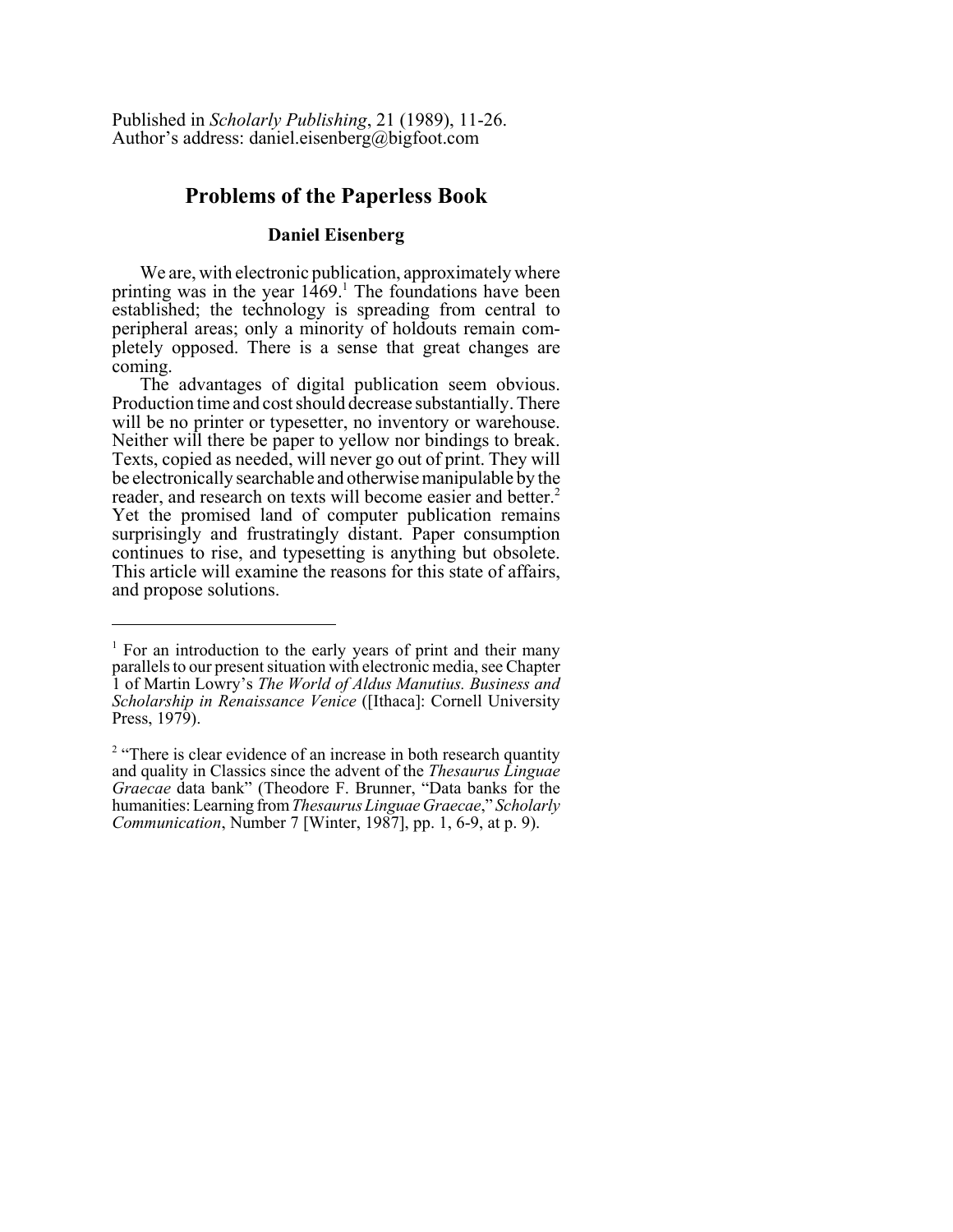The type of digital publication studied is the scholarly edition. Scholarly editions are expensive to typeset yet have limited sales potential; most scholars needing scholarly texts are already familiar with computers and have access to them. Neither is true of mass-market books and their readers; scholarly publishers must be the trailblazers. Scholarly editing is also the field in which the philosophical problems of publishing are examined. If one has worked out the problems involved in an edition, one can extract from it the procedures to do any type of publication. Indeed, every publication can be thought of as an edition.

#### **I. Distribution**

The form in which the text is transmitted to the reader has important implications. Digital publication envisions reading of the text on some type of display screen, with paper copies of the text only produced if needed. The device which transfers an electronic text from its storage medium and displays it on a screen is a computer.

Digital publication of texts must be compatible with the installed base of personal computers which are now available to most scholars. Of course the computers can and will be improved, but change will be gradual. The investment in, existing software for, and familiarity with this installed base of machines make it unlikely that specialized hardware (such as a "bookcard reader" already on the market) can be successful for any but very limited applications. Furthermore, a personal computer is, with no or minor modifications, suitable for reading texts. In the following I am assuming that the computer used for reading texts contains or is connected to a hard disk or similar large-capacity storage device; some features will require a programmable video board, such as the widely-available Enhanced Graphics Adaptor or EGA. A program to facilitate control and improve the display of the text will be discussed later.

Discussions of distribution of electronic texts have so far have focused on two media: CD-ROMS and online distribu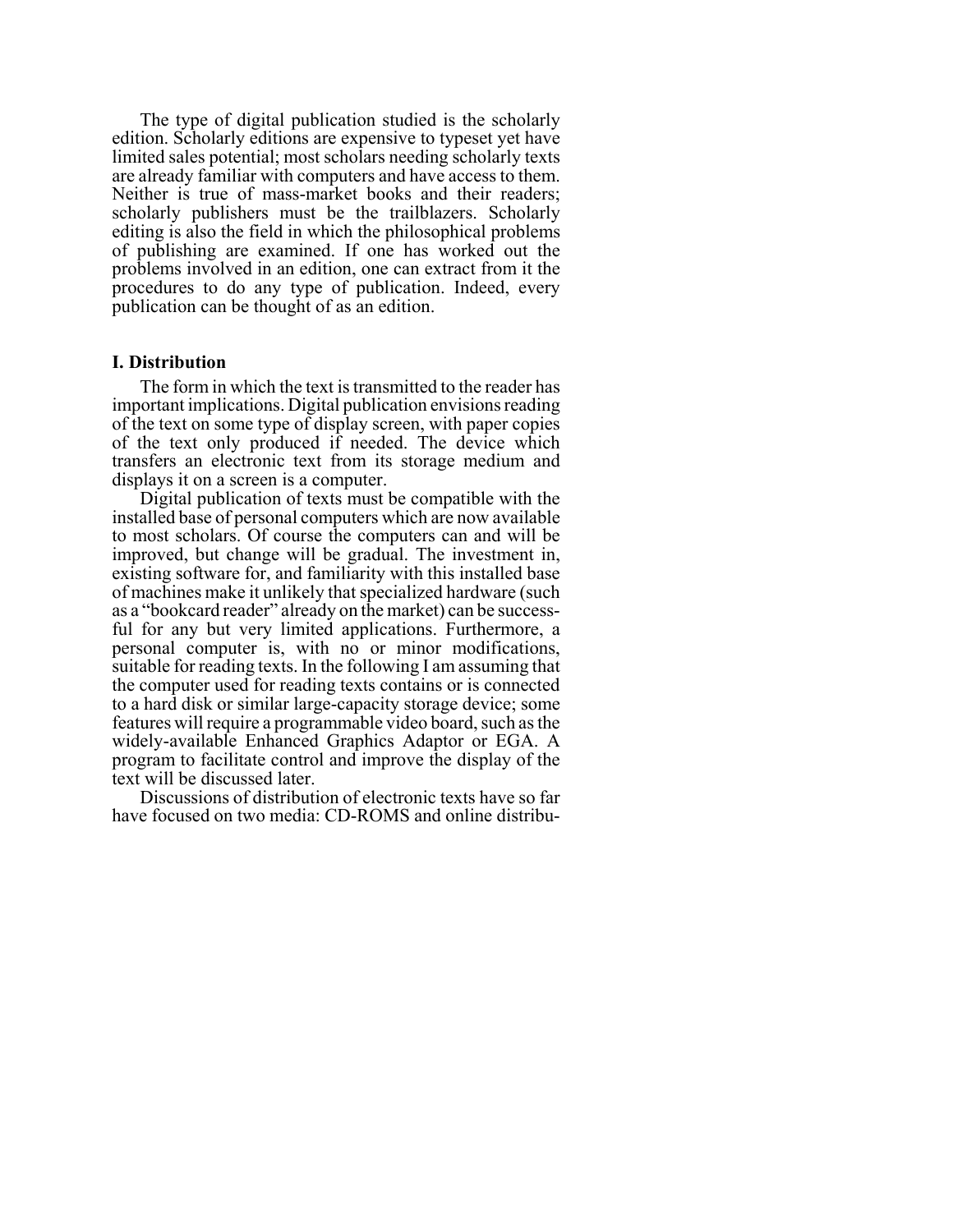tion. Both of these have serious shortcomings.

The CD-ROM, a device of huge storage capacity adapted from the data-intensive field of music, has captured wide attention because it offers such a dramatic decline in the cost per byte of data capacity. The disparity between the reduced production costs and the very high prices of existing CD-ROM publications has been instructive about the value of data.

The CD-ROM is actually too capacious a medium for texts. The works of any author would only take up a small portion of one. The creation and purification of literary data in the quantity to fill up a single CD-ROM is a major enterprise, requiring the efforts of many scholars over a period of years. Most uses of CD-ROMS to date have been for reference books or other large collections of data already in print. As individuals have so far had little reason to purchase CD-ROM readers for their computers, they are found primarily in libraries and business settings.

An additional problem with CD-ROMS is that they require manufacturing at a specialized plant (and manufacturing capacity is still scarce). While the cost per disc is small, under ten dollars, the cost for the first unit is several thousand dollars. Thus one loses of the potential advantages of electronic publication, the "printing" of copies as needed.

A second possibility is the distribution of texts, stored in a central computer, via telephone lines. There are actually two slightly different types of usage mixed here. With the first, the text remains in the host computer, and users download (retrieve) it a page at a time, as it is read. The second is the downloading of texts in their entirety, to be read or studied while no longer connected to the host computer. Both of these are good options for distribution of serial material subject to constant updating, $3$  but they are not so valuable for publication of editions. Archival storage has yet to be

<sup>3</sup> Daniel Eisenberg, "The Electronic Journal," *Scholarly Publishing*, 20 (1988), 49-58.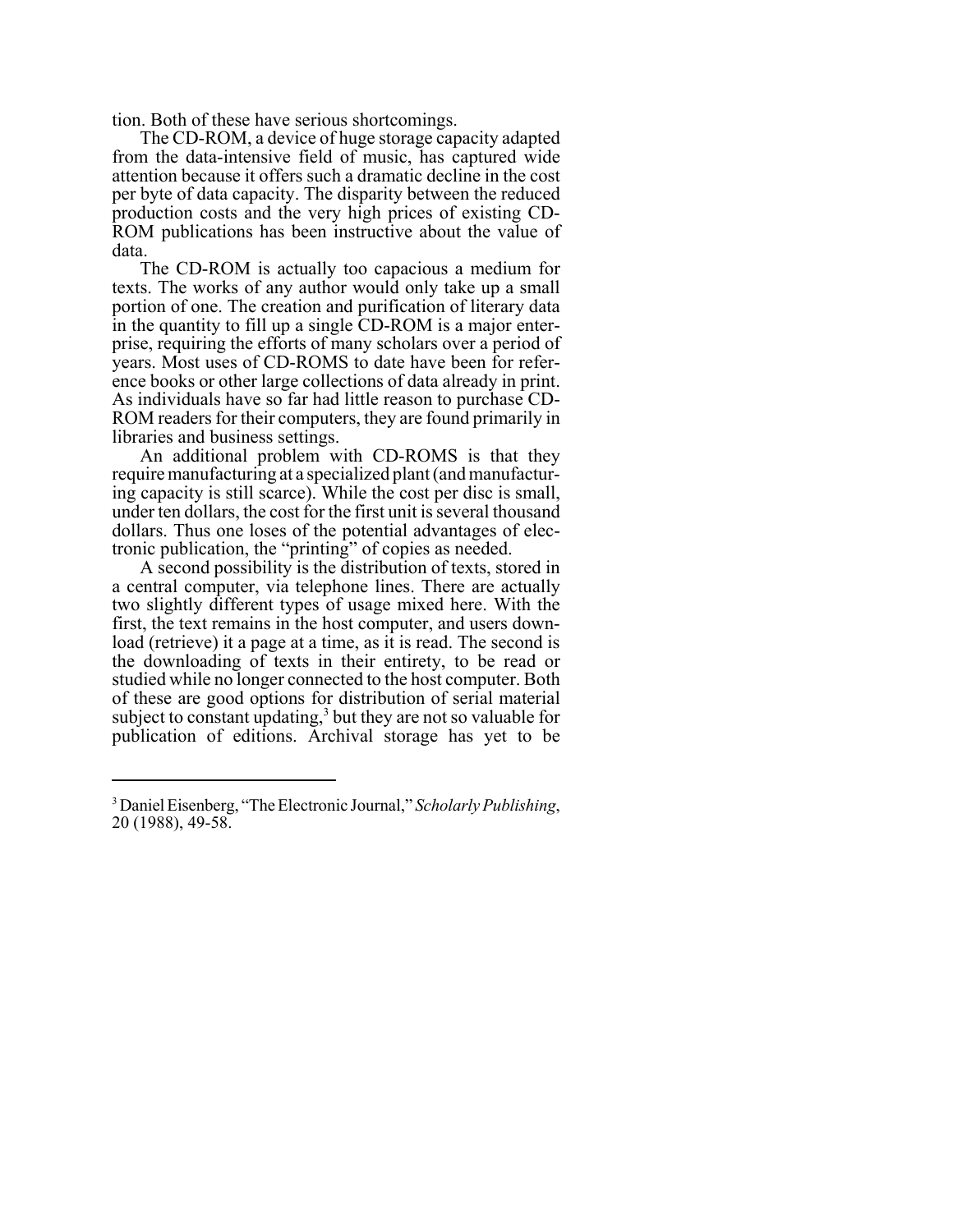established, and international access is expensive and sometimes unreliable. Transmission is relatively slow, and only moderate increases in speed seem possible in the near future.<sup>4</sup> To download a book in its entirety can take from very roughly fifteen minutes up to several hours, during which time a computer and a telephone line are tied up. On-line reading not only keeps a telephone line occupied but is hindered by the small delays in transmitting commands and receiving the text requested. If these force pauses in one's reading of literary texts they would be annoying, perhaps even crippling.

A further deficiency of both these forms of distribution is that a publisher would depend upon the skills, machines, prices, and very likely decisions of an outside company. In contrast with printers and binders, there are a relatively small number of manufacturers of CD-ROMS and jobbers of online data, and equipment to be self-sufficient is prohibitively expensive for a publisher. Data jobbers (*Dialog*, *BRS*, etc.) keep a high proportion of gross receipts; the pricing policies of some journal publishers and data vendors, the subject of vociferous outrage from academic libraries, illustrate well the economic risks of permitting outside control over data. The Rushdie incident, in which bookstore chain managers were able to withdraw *The Satanic Verses* from many stores at once, illustrates the intellectual dangers of centralization.

I admire and respect the position of those in the computer industry who wish to distribute texts on-line free of censor-

<sup>&</sup>lt;sup>4</sup> The terminology of modems has led people to overestimate their speed. The most common speed of modem, and the one fast enough to make the discussion even possible, has a "baud rate" of 1200; 2400 is the highest speed in general use at present or likely to be so in the near future. These figures refer to the number of bits transmitted per second. As each letter consists of 8 bits, 2400 bits per second is 300 letters per second, or perhaps 50 words per second or 3000 words per minute. Anything but a short book would tie up a telephone and a computer for a significant block of time. These speeds also ignore data lost to overhead (bits which control the flow of data) and telephone noise.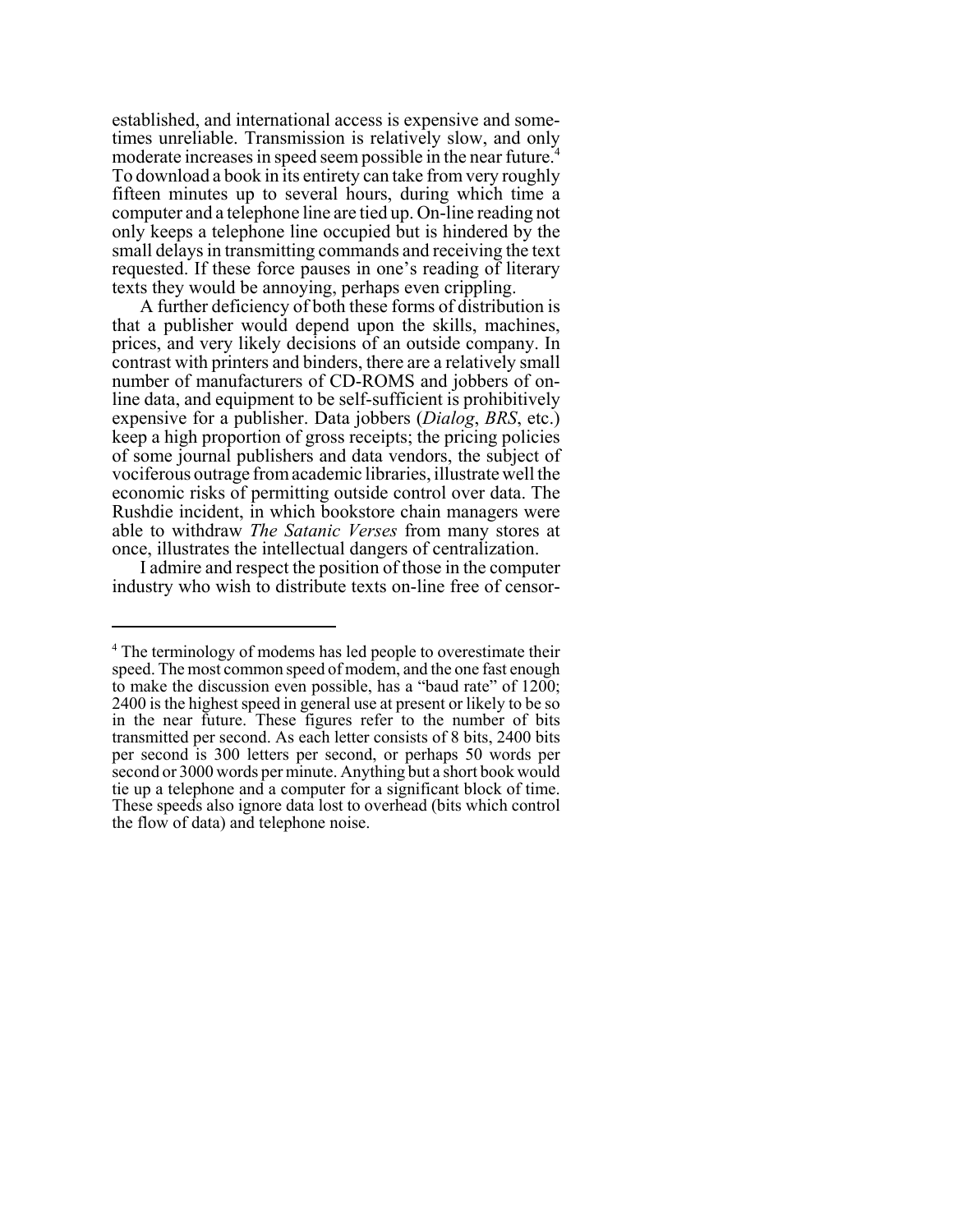ship or control. However, a mainframe computer is a very vulnerable and immovable facility. The computer industry has not had--yet--experience with the economic, legal, political, and even terrorist pressures which have brought us compressed, colorized, and "edited" movies, the removal of books from school libraries, or, in some countries, suppression of material critical of the government. Should on-line publication of racist, pornographic, libelous, atheist, anarchist, or communist material be permitted? If so, should there be an age limit for access to such material, and should parents be able to override it up or down? Who will decide what is racist and what is not, what is pornographic and what is not? How will the lawyers' bills be paid? Would on-line publishers care to face the to-do that would ensue upon the centralized publication of the new Whitman, Lautréamont, or Agee? Are they willing to go to jail, as printers and traditional publishers have?

What society needs and will implicitly demand is a system that, like our present publishing industry, is decentralized. One that permits inexpensive publication, using common equipment. This has already taken place in a similar technology, home video. Videodiscs, which can be recorded only in special centralized plants, have survived only in industrial applications. The success of the video tape recorder is due precisely to the fact that purchasers could make and exchange their own recordings.<sup>5</sup>

This leads to the suggestion that the medium of choice for digital editions is a low-tech, inexpensive, widely available one: 3.5" and 5" floppy disks. They are cheap, almost every computer can read them, and most important, the same computers can create them without any modification. On my

<sup>&</sup>lt;sup>5</sup> Indeed, it is widely recognized in the industry that a main reason for the early success of the video tape recorder was its adaptability to pornographic use. That X-rated movies are now widely available, even routine, is a direct result of the technical impossibility of controlling their creation and reproduction on the home video recorder.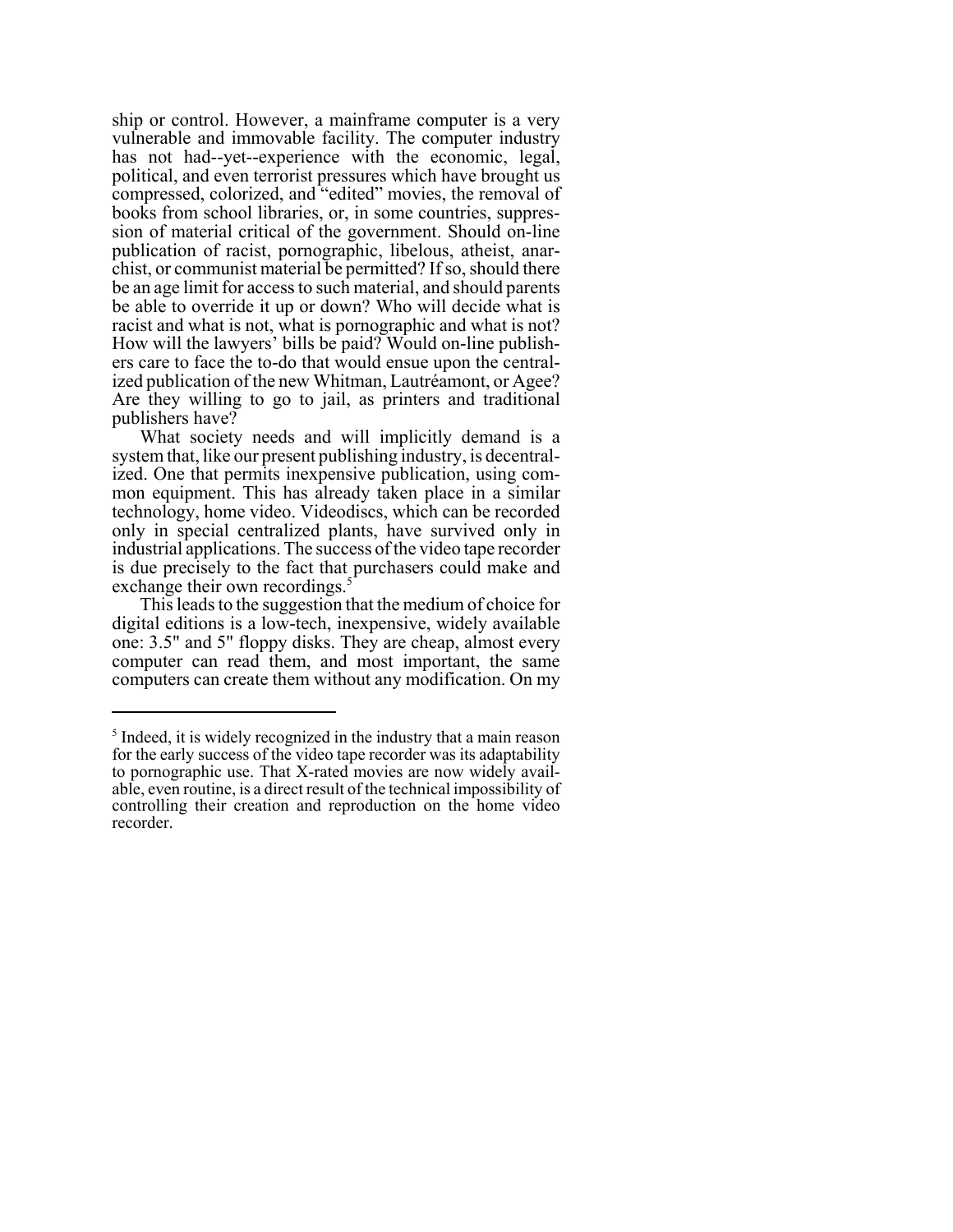own computer, a very ordinary IBM-compatible, I can copy in a minute a disk containing approximately  $65,000$  words.<sup>6</sup> In eight hours, a minimally-trained employee could produce almost 500 copies. That is more copies than a small publisher can sell in a day. Inexpensive equipment for faster copying is readily available.

#### **II. The Identity and Sale of the Text**

Digital data can be copied indefinitely, with automatic detection and correction of errors, if any. This is not possible with photographic, xerox, or printed reproductions, or analog (conventional) audio and video tapes, in which each generation of copies brings a decline in quality. Copying of data cannot be limited if any machine with a floppy disk drive or a modem is permitted access to it. Even if one adulterates the text with identifying information, pirates could easily delete it.7 This, in turn, has economic implications. If one's text can be copied indefinitely, how could one then sell more than the first copy? And if one can not sell copies, how can the costs of editing and publishing be recovered? Would not digital publishing be destructive of the publishing industry?

 $6$  360,000 letters per disk  $\div$  5.5. Simple utility programs can divide larger texts into disk-size units for distribution, and reassemble them later.

<sup>&</sup>lt;sup>7</sup> There are various techniques to conceal information such as a serial number within a digital text while providing minimal interference to users. If each chapter heading is followed by a varying number of spaces or nulls, they would, taken together, form a serial number; following a letter or number with a backspace code (control-H) makes it invisible to some software; after the end of file marker (control-Z) but within the disk area reserved for the file there is usually room for identifying information also inaccessible to much software. Any of these can be easily read with a powerful editor or disk utility. They can of course be deleted or altered, but it requires a knowledgeable pirate to do so.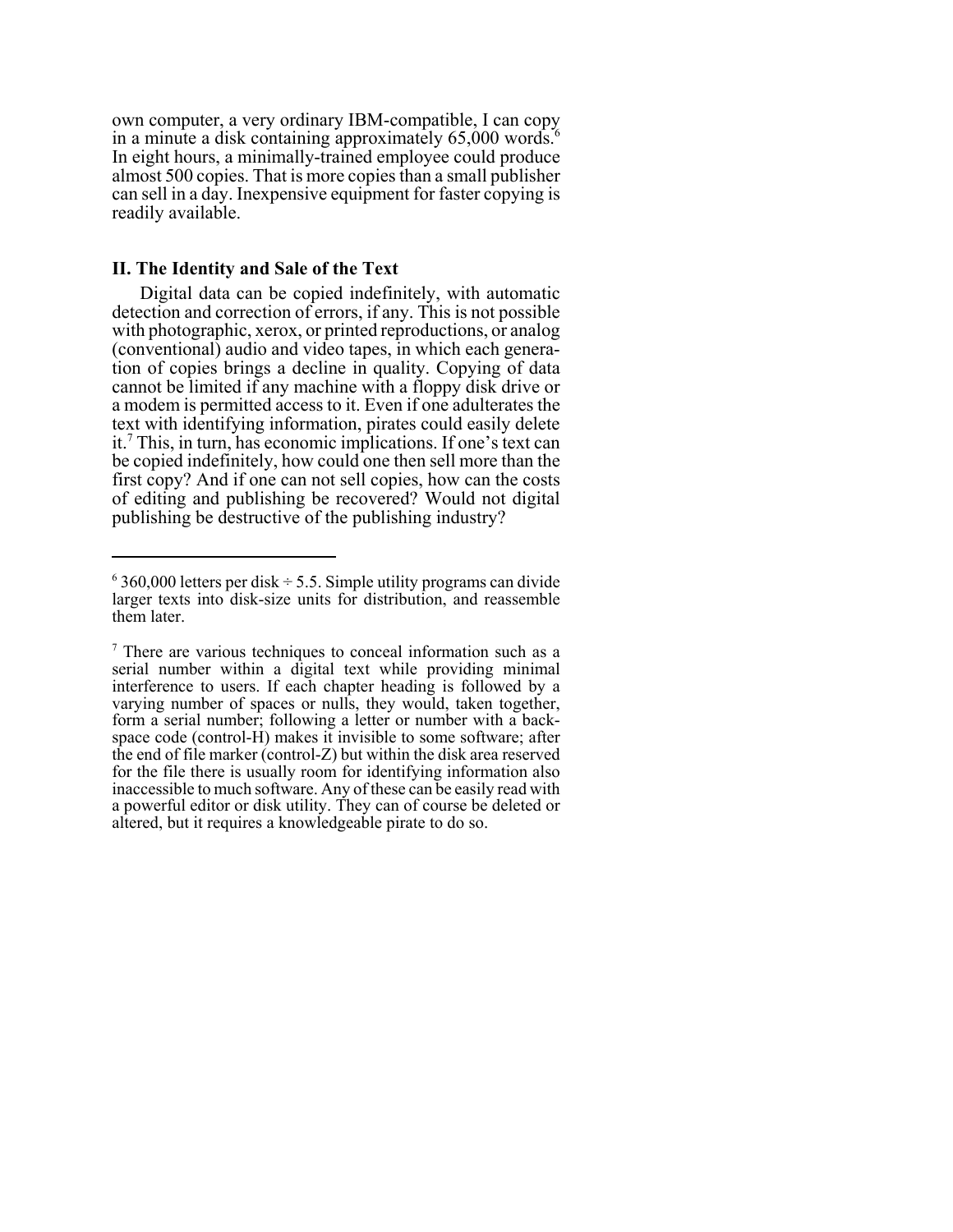Fears of this sort reflect an oversimplified view of publishing. The publisher does not just supply a text, but guarantees that text: that all copies are identical, that the text corresponds to the one which was reviewed in the scholarly journal, that the edition is accurate and suitable for scholarly or classroom purposes, that the notes are current and sound. A pirate can sell a reproduction (of course the pirate would have at least as much to fear from other pirates as did the original publisher), but cannot provide a guarantee.

The need for such a guarantee, for a person or organization vouching for the accuracy of a text, can only increase. Software documentation circulated via computer bulletin boards or duplicators of "public domain" material typically has missing underscoring and italics, poor spelling, punctuation, and capitalization, and formatting ranging from simple to incompetent. More serious errors, such as truncation, are not rare. The producers of these computer files have no idea what an em-dash is, much less why they might need one or how to code it. The proliferation of scanners means that scanned texts, taken from varying or unspecified editions, with the errors inherent to scanning indifferently or painstakingly removed, will soon be circulating. The identification of an undocumented electronic text is much more difficult than with a printed text, for which one has typography and paper to offer some guidance about date and provenance. To use an undocumented text as a basis for research is of course the scholarly equivalent of flying in an uninspected airplane. Horror stories are sure to follow.

As it is impossible to embody a guarantee within the electronic text itself, it must be external. It is the integrity, reputation, and technical skill of the publisher and the scholarship of the editor of the text which will make it salable. It is possible for an on-line facility to guarantee the texts it makes available, although it would have to become a true publisher, with editors and reviews of its products. For an existing conventional publisher, it is the labels on the disks which will communicate the guarantee. Labels can easily be serialized, and their counterfeiting can be detected and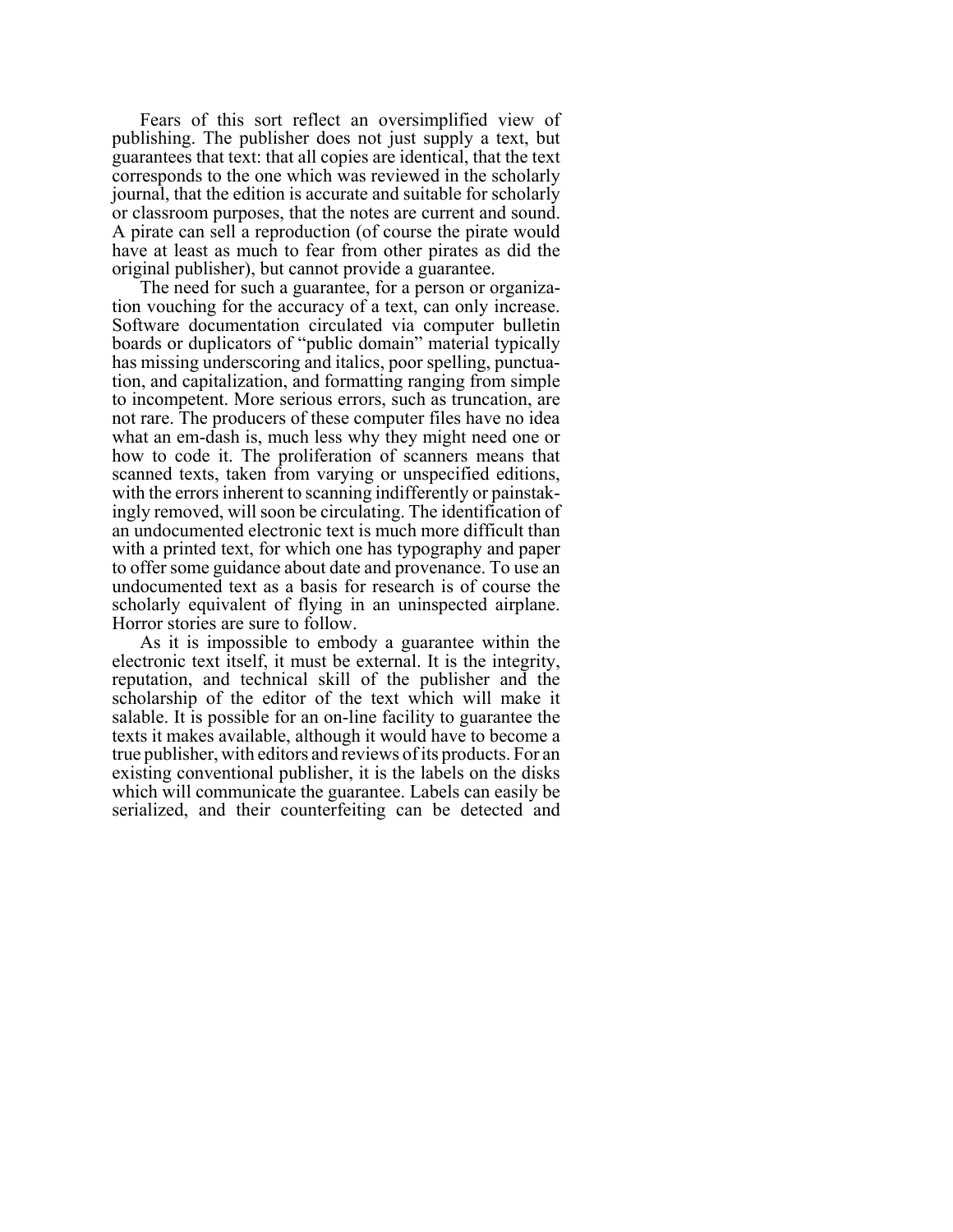prevented with conventional technology. Holographic emblems with an adhesive backing, used with videotapes, are easily applied and resistant to copying.

The software industry provides grounds for optimism for would-be publishers of digital texts. As computer programs are inherently copiable the software industry has complained for years about theft: loss of sales due to shared copies rather than open selling of their product, for which conventional laws are sufficient. Technical means of restricting copying have been all but abandoned; they were burdensome for the legitimate customer, yet only briefly hindered the thief. Stolen software, users have realized, comes without manuals, assistance from the publisher with problems, and information about program improvements and new products. There has been support for royalties among the more enlightened computer users, a recognition that paying for software is in their own long-term interests, and new forms of payment, such as site licenses, have been implemented at the request of customers. Some smaller companies have invited users to copy and share their programs, viewing such distribution as free advertising. Most important, the software industry has thrived despite what was, only a few years ago, seen as a serious threat.<sup>8</sup> The foreign situation lags behind that in the U.S., but progress is reported.

#### **III. The Architecture of the Electronic Edition**

An electronic text of the King James Bible first was offered for sale to the public, as an ordinary business product,

<sup>&</sup>lt;sup>8</sup> Software, one should note, is sold on floppy disks. None of the several attempts to sell software on-line has so far been viable, nor has there been, to my knowledge, a CD-ROM devoted to commercial software.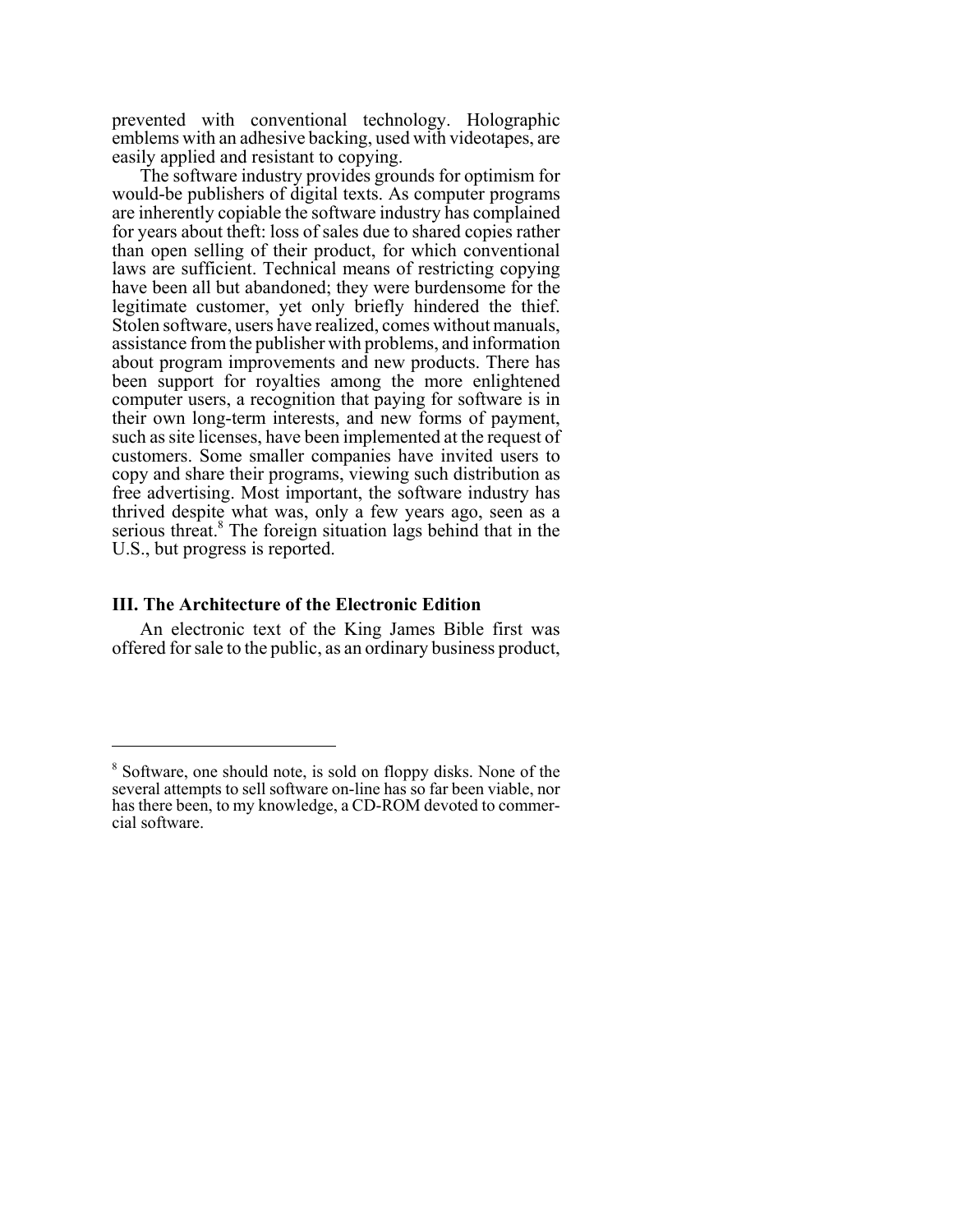in 1982.<sup>9</sup> Various Biblical and classical texts have become available in the following six years.<sup>10</sup> Very recently, Shakespeare and some Library of America texts have become available.<sup>11</sup> Yet these electronic publications do not include notes, variant readings, or introductions (other than brief introductions in hard copy). They are devoid of italics, superscripts, and special characters. They have been monolingual, and primarily in English.

The problem of how to remove these limitations has been a major stumbling block to electronic publication. If, for example, one includes annotations in the same file as the text,

<sup>11</sup> Some works of Shakespeare are available from Shakespeare on Disk, Hollow Road, PO Box 299H, Clinton Corners, NY 12514 (according to an advertisement in *PMLA*, 104 [1989], 270). The Riverside text of Shakespeare (\$299), eight Library of America editions, the King James and New International Bibles, and "The Constitution Papers" are available from the Electronic Text Corporation (5600 North University Avenue, Provo, Utah 84604), which in its literature requests suggestions concerning titles or specific editions to be published. The latter company is the publisher of a text indexing and retrieval program called WordCruncher.

<sup>&</sup>lt;sup>9</sup> The earliest advertisement known to me is on p. 100 of the January-February, 1984, issue of *Profiles*, a now-defunct magazine of the KayPro Corporation. The price was \$200, which included a retrieval program called The Word. The company, Bible Research Systems of Austin, Texas, has confirmed by telephone that the product was first sold in 1982.

 $10$  Nine different bibles are currently available for sale, at prices ranging from \$9 to \$259, some including software (*Computer Shopper*, April 1989, pp. 312, 520, and 522; unspecified "brand new adult novels on disk" are offered on p. 519 for \$11.95 each). Various classical texts in Greek, Hebrew, Arabic, Sanscrit, and other languages, digitalized by the University of Pennsylvania, are available from Gamma Productions, 710 Wilshire Boulevard, Suite 609, Santa Monica, CA 90401.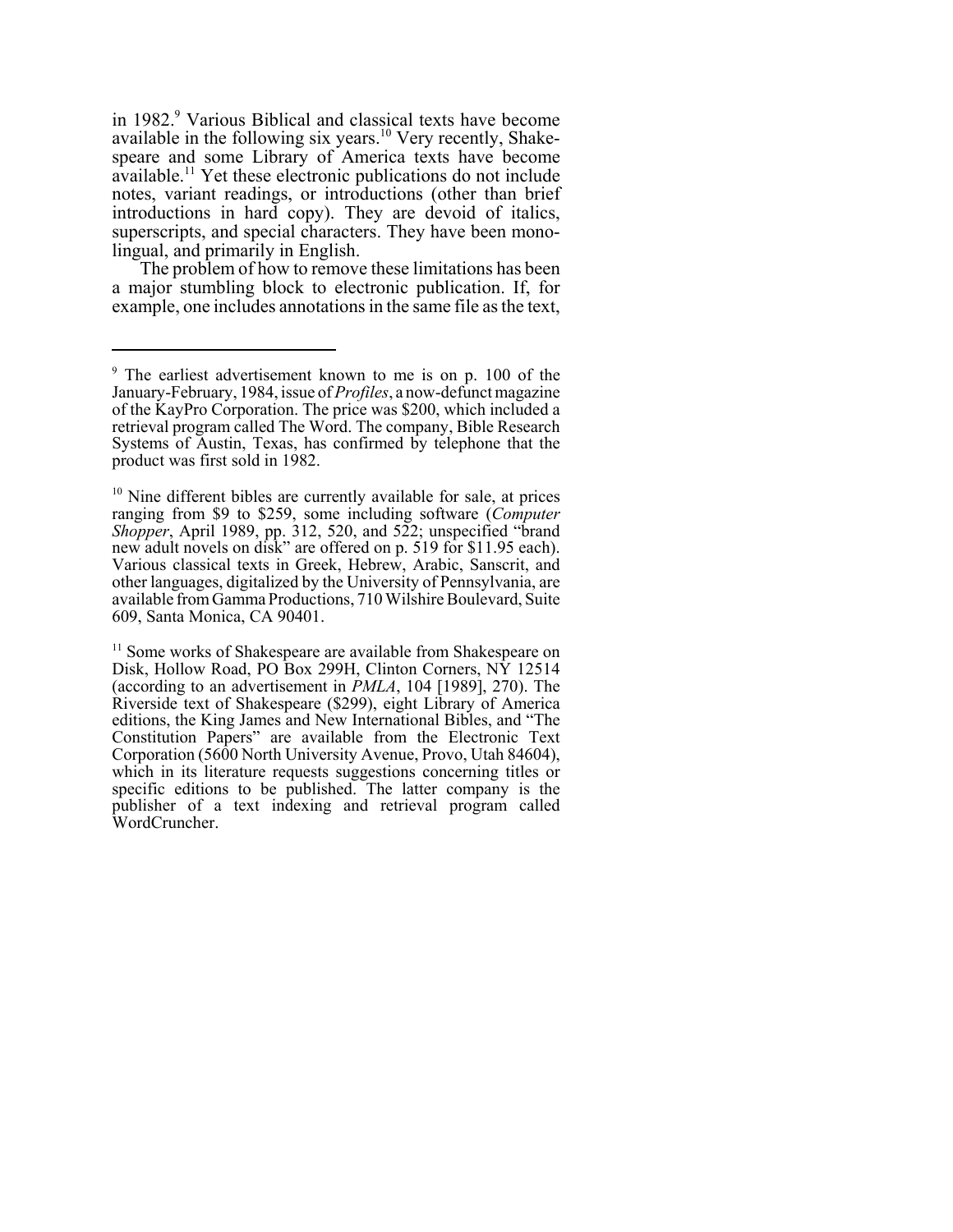as most word processors do, then the file becomes much longer and any program to analyze the text must be programmed to ignore notes. A word with a hyphen inserted at the end of a line (called a "soft hyphen") is to the computer a different word. Italics, bold face, superscript, line numbers adulterate the text with data not part of the author's words.

This leads to the suggestion that all subsidiary codes and information, except an alphabet identifier<sup>12</sup> and a backspace or overstrike code,<sup>13</sup> be placed in external files. The text would thus be in as nearly pristine condition as possible, ready for any type of electronic searching or analysis. It would be usable by a wide variety of programs, including the

<sup>&</sup>lt;sup>12</sup> If one did not have a change of alphabet code in the file, the computer could not tell whether a given string was, for example, "mañana" (in "Spanish ASCII," discussed below) or "ma|ana" (in "US ASCII"). One would not know whether one was looking at a Greek word or the English characters which happened to occupy the same positions as the Greek letters.

<sup>&</sup>lt;sup>13</sup> ASCII code 8. Simple equipment would display only the second character, that following the overstrike character; some sorting programs will correctly ignore a diacritic or letter if it is followed by backspace. More advanced equipment would combine two shapes to form a single one, a capacity which video boards do not ordinarily have today, yet easy to implement. The replacement of plus i or  $\land$  plus i by the dotless i and  $\hat{\imath}$  is a function of the projected output (reading) program, as is the combination of ae to produce ä (in German) or æ (in Latin), the ss to produce ß in German, and fi to produce the ligature fi. It requires an astronomical number of codes, which will not sort correctly, to assign separate codes to `a', `a' plus acute accent, `a' plus macron plus acute accent, `a' plus grave accent, `a' plus macron plus grave accent, `q' plus tilde (a common Renaissance abbreviation), ya plus shadda plus fatha plus nun (Arabic), omega plus iota subscript plus smooth breathing plus acute (Greek), etc.

The overstrike can also be used to produce cancelled letters, underscore, and to reproduce misprints, which editors sometimes need to discuss.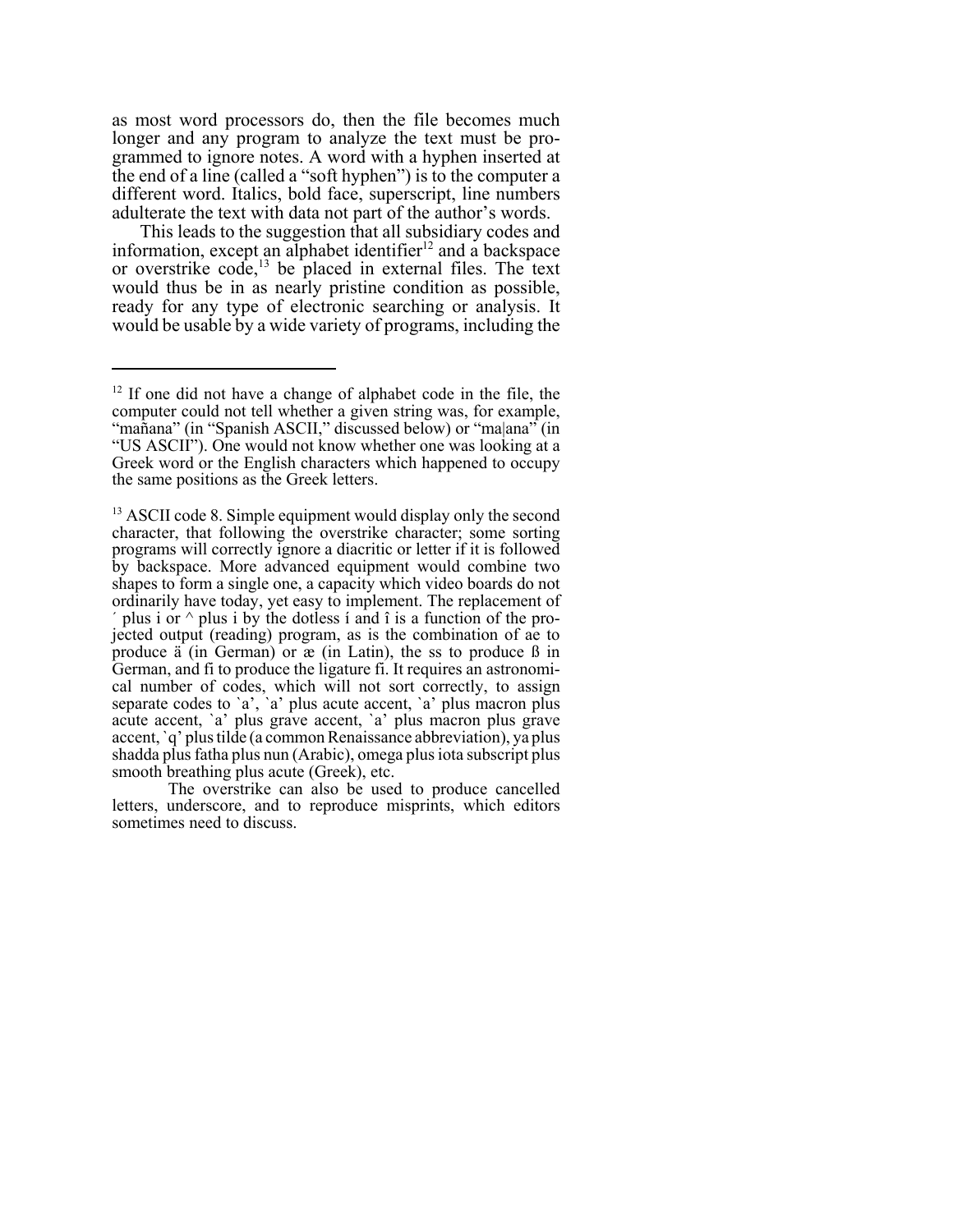simple "TYPE" command.<sup>14</sup>

There are already extensive precedents for the distribution of a group of files as a unit. A disk can of course contain many files, which can be arranged in directories; when one purchases software one usually purchases such a collection of files. Simple utility programs, already in wide use, combine related files into superfiles called "libraries" and "archives." The same utility programs also reverse the process. It would be also a simple matter to incorporate into such collective files the heirarchy referred to below.

What files would the electronic edition consist of? For an edition of a text existing in a single version, whose alternate readings could be contained in notes, a directory containing the following files is proposed: $15$ 

1. The text file;

<sup>15</sup> Variant texts can be handled within the textual annotations, which can indicate texts to be deleted, alternate texts, anything except extensive relocation of passages. An edition with relocated text would require processing so as to relocate the corresponding annotations; WordPerfect's "generation" process does something similar. Parallel texts in which no single text can be labeled as the more correct "master text" require that each text be in its own subdirectory with its own notes, and that an artificial numbering scheme be constructed in the main directory.

<sup>&</sup>lt;sup>14</sup> In digital texts prepared for input to typesetting equipment, carriage returns are used only at the end of paragraphs, and each paragraph is thus a single long line. However, it is a simple matter to convert unneeded carriage returns into spaces if the need arises, and most typesetters working with texts produced on word processors already have procedures for doing this. Therefore, so as to make the text displayable and printable with the simplest of commands, it is proposed that carriage returns (carriage return-line feed pairs, actually) be included in the text file no less than every 60 characters. Two carriage return-line feed pairs would separate paragraphs or stanzas; a single pair followed by tab would separate lines of verse. This scheme is used by simple word processors.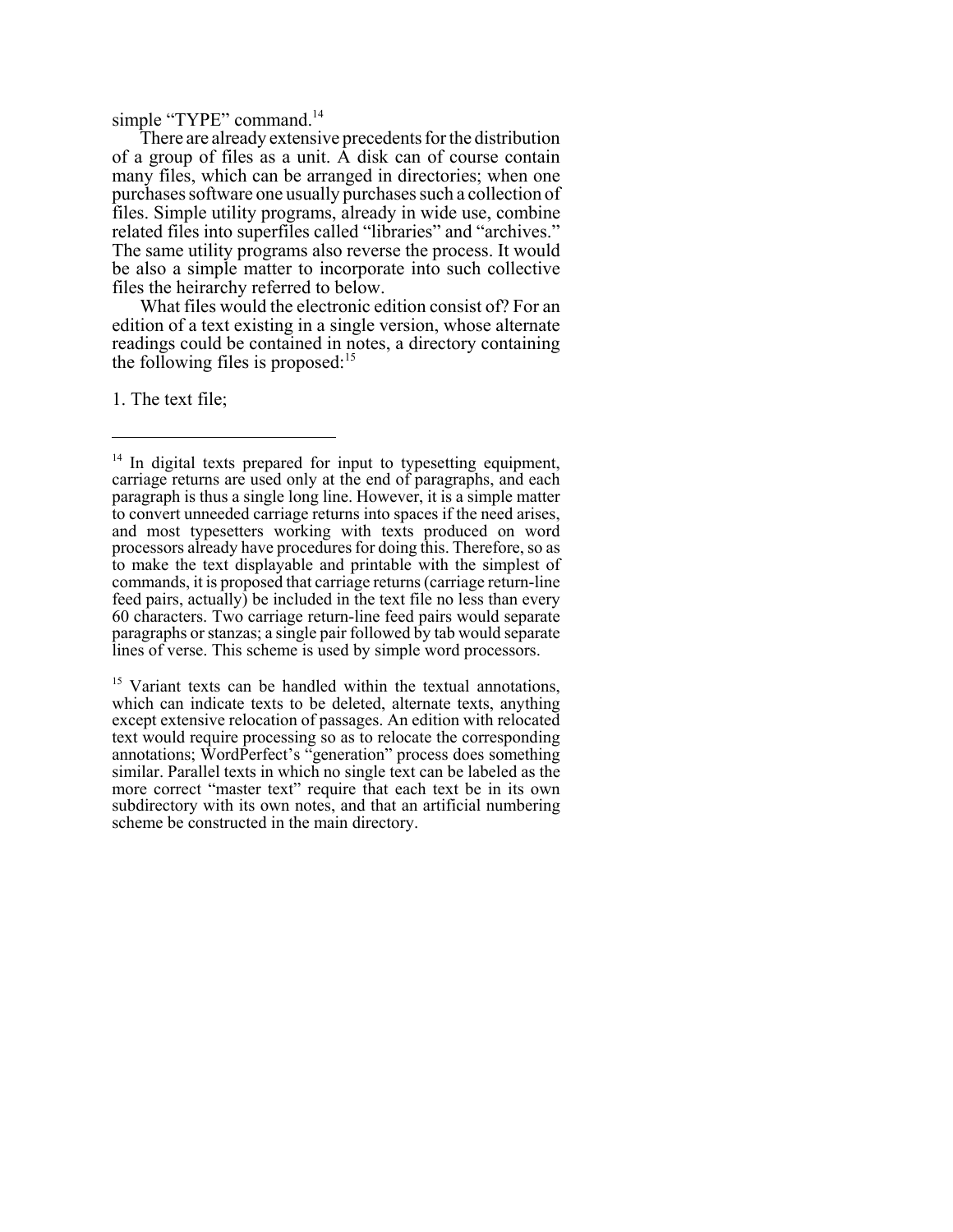- 2. A table of contents or guide to the chapters or other divisions of the text file, allowing one to move rapidly to the section desired, and providing data for a status line or running head or foot;
- 3. A file containing the attributes modifying the text, on which more shortly;
- 4. An index/concordance file of the words in the text file;
- 5. A file with cataloguing information;
- 6. A file with the copyright notice;
- 7. A file with a blurb or brief summary of the contents and characteristics of the edition;
- 8. A file with the publisher's catalogue and order blank.

Some other items part of an edition, while they are dependent on the main text, are texts in their own right. For example, a historical introduction to a work is itself a text and may require notes. The author of a text may provide additional text in the form of notes (Nabokov's *Pale Fire*). Even editorial notes can themselves be annotated, explaining the reasons for an emendation, or, with older notes especially, examining what was meant or the procedures by which the annotation or emendation was created. Annotations are sometimes issued separately from the texts they comment on. Professor X's edition of fifty years ago may need an up-todate set of annotations and emendations by Professor Y.

In other words, notes are themselves texts. This reality can be supported if a hierarchical structure is created, in which each type of secondary material is permitted the same treatment as the main text. Notes would then have their own title pages, copyright notices, introductions, indexes, and could themselves be annotated, as could the notes to the notes, and if needed the notes to the notes to the notes, as has happened with Biblical texts. What is proposed is an open structure.

Such a hierarchical, tree-like structure is in fact part of the MS-DOS operating system used on all IBM-compatible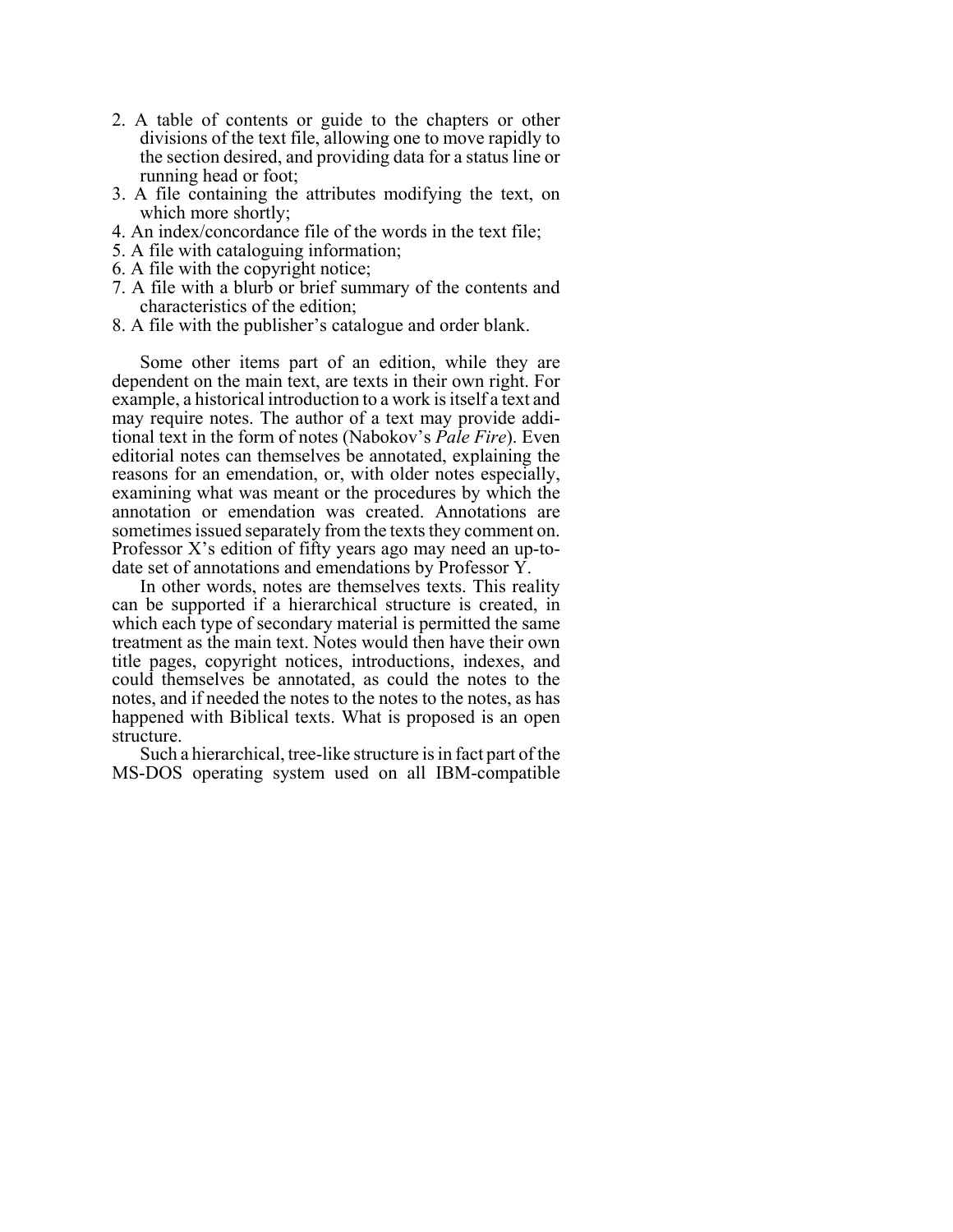computers.16 This operating system uses subdirectories, names and addresses of which are included in the directory just superior. In the main directory of the edition, then, in place of a file one includes a reference to another directory, on the same disk, containing the subordinate file of notes and all its peripheral information. Thus subdirectory includes, if needed, another reference to a doubly subordinate directory with notes on the notes.

Thus, to continue the contents of the main or root directory:

9. One or more references or disk addresses for subdirectories containing files of textual notes and variants. One such subdirectory might contain, say, the information needed to reconstruct the first edition. Another might contain an edition revised by an author. "Variants" might consist of a translation of the text. Readings produced by different editors could be contained within different such directory groups; the program governing the reading would permit the reader to select one of these alternate texts. Each subdirectory would contain:

- a. the contents of the notes, keyed to words of the text, or to paragraphs or changes of speaker, in the case of a translation;
- b. the attribute file for the notes;
- c. an index/concordance file for the notes;
- d. the summary description of the notes (the editor who prepared them, the public to which they are addressed);
- e.f.g. Cataloguing information, copyright notice, blurb for the notes, etc.

<sup>&</sup>lt;sup>16</sup> This discussion is based on the MS-DOS operating system. It is my understanding that similar provisions exist with the UNIX and Macintosh operating systems, with which I am less familiar; it is easier to emulate IBM on the latter than the other way around. Some of the features proposed have been implemented in the "Hypertext" programs of the Macintosh.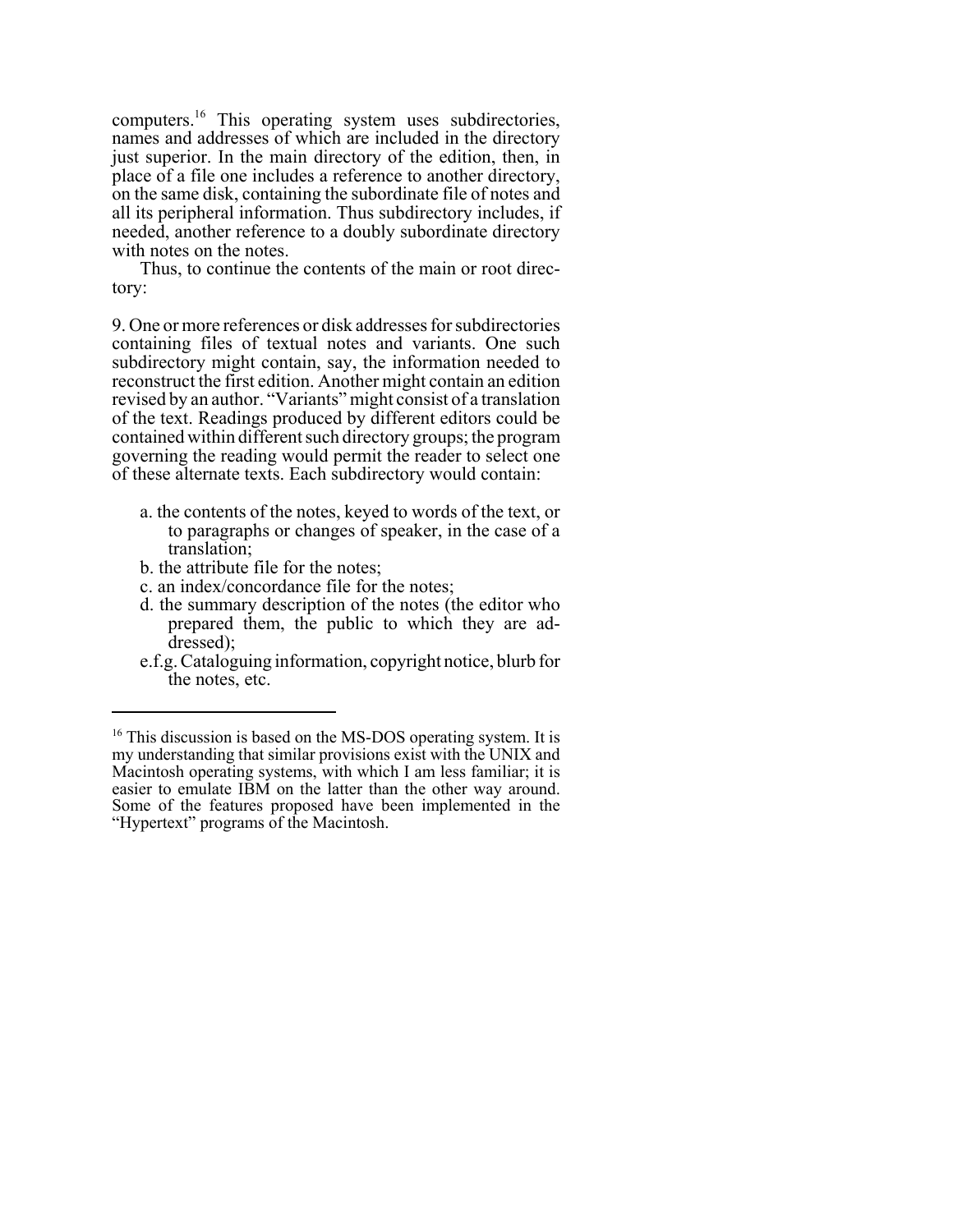h. Reference or disk address of a subdirectory containing notes on the notes;

10. One or more references or disk addresses for subdirectories containing annotations, each of which directories would contain the same type of files as the textual notes. Digitalized illustrations, adornments, or musical examples would be annotations to points or passages in the text;

11. One or more references or disk addresses for subdirectories containing other types of notes (a page by page analysis of sources for a medieval historical work, for example; identification of the parts of speech or lemmas [roots] of words of the text);

12. One or more references or disk addresses for subdirectories containing essays on or introductions to the work;

13. One or more references or disk addresses for subdirectories containing notes created by the reader.

## **IV. The reading program and the attributes file**

The proposed reading program would take the text file, with its simple formatting, and display it in a more sophisticated fashion. Right and left margins would be set, as would indentation. Text would be justified if desired, and the reading program would hyphenate as needed. On request it would display explanatory annotations and the variant readings included in the file(s) of textual notes.

The reading program would also interpret and express the contents of the attributes file referred to above. It is a condensed file, paralleling in its contents the text file, containing data about the text on a section, word or character level. This file would include information needed to enhance the display of the text. This includes codes indicating the languages of the text (necessary for correct hyphenation, among other uses), markers labelling titles, subtitles, and similar text parts,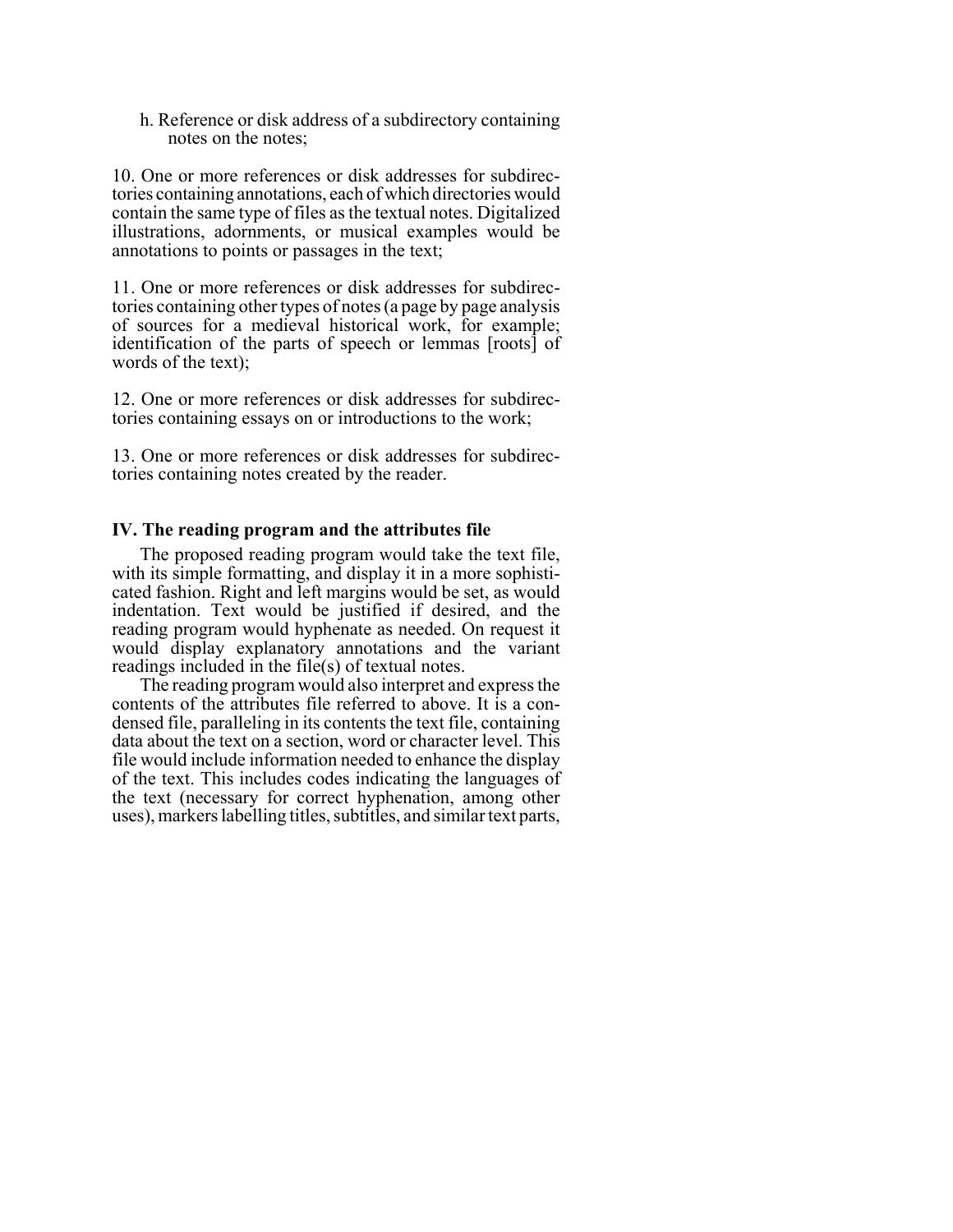the hyphenation of words which require sentence analysis, $17$ references to standard paragraph or page numbers for classical texts, information to be inserted to the left or the right of the text (standard line numbers, the name of the character speaking, in drama), and reader-inserted markers (where one was when one stopped reading, for example; the electronic equivalent of the folded-down page corner).

The attributes themselves are modifications of the text: to indicate it is important (in traditional typography done with italics, bold, or larger type, on typewriters and some computer printers by underscoring and "shadow" printing), to indicate it is unimportant (cancelled letters; smaller type), to mark it as distinctive (indentation, super- and subscript). The screen expression of these attributes is set by the output program in accordance with the hardware and the preferences of the reader. Important text might be shown on one system by true underscoring, on another by a particular color of letter or background, on another by large letters, and on another by blink. The ability to see all possible combinations of attributes is desirable; as the number of colors people can readily distinguish is limited, the ability to show a two-tone background would be helpful. Some on-screen attributes would need to be reserved for reader-marked emphasis (the equivalent of the marginal line or highlighting), to indicate visually that textual, explanatory, or other notes exist for a word or passage, or for special text characteristics (in epic poetry, that a line is or is not formulaic). The design of the screen display--its font, colors, dimensions, letter size, status line and so on--requires the attention of graphics designers.

Printing was unable to reproduce some attributes found in manuscripts: the use of colored inks, for example. Similarly,

<sup>&</sup>lt;sup>17</sup> Pro-ject (verb) and proj-ect (noun); pro-gress (verb) and progress (noun); at-trib-ute (verb) and at-tri-bute (noun); as-so-ci-ate (verb) and as-so-ciate (adjective, noun); sa-ke (the Japanese beverage) and sake (purpose). The hyphenation of Spanish is so blissfully simple, though arbitrary, that one wonders if the complexity of English's more precise system is worthwhile.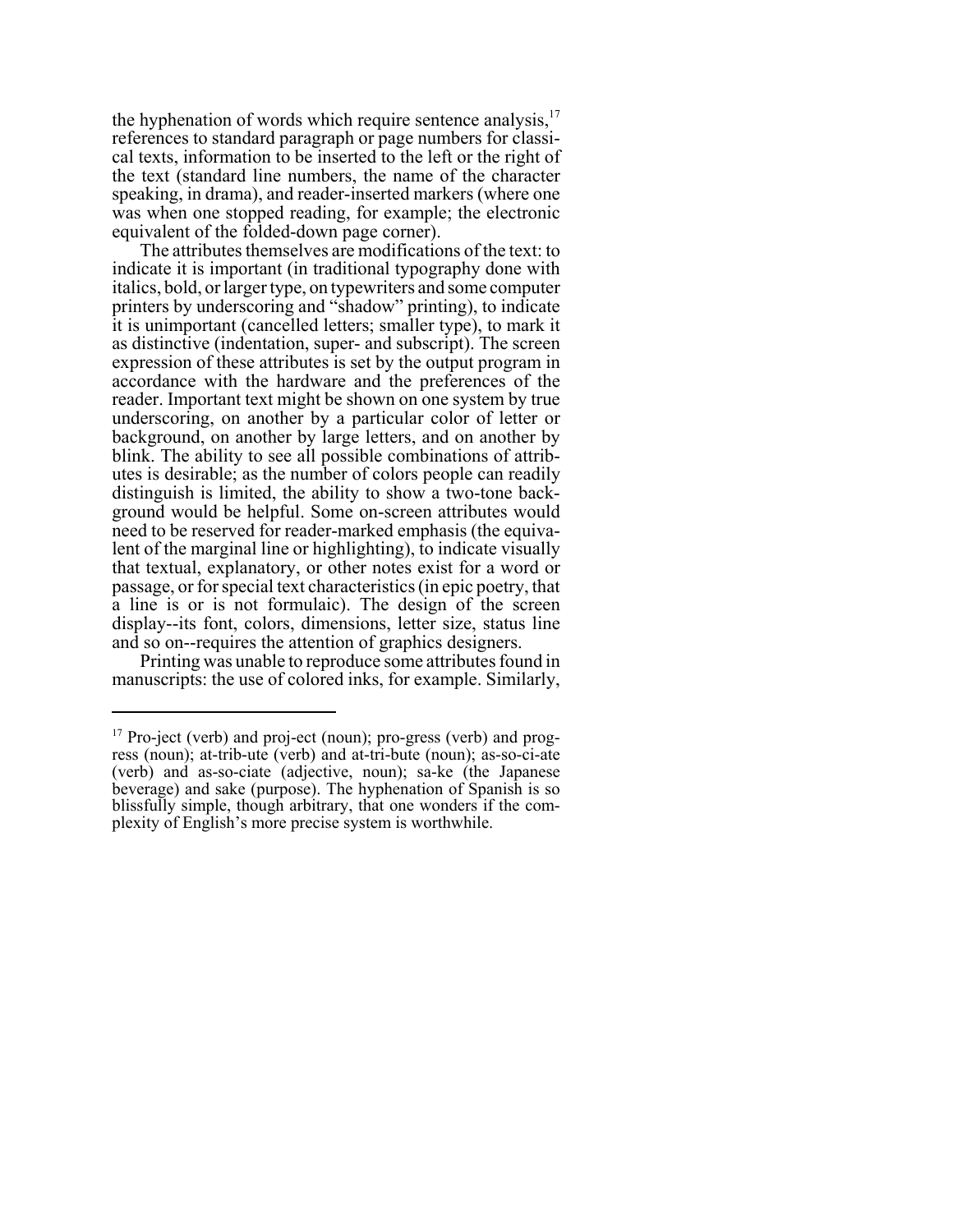in an electronic text one would have to abandon, as prohibitively complex, some characteristics of type. These include: the selection of specific type faces, sizes, or colors (such decisions to be determined by the reading program); reproducing the layout of earlier printed versions of the text;<sup>18</sup> the use of vertical, slanted, curved, inverted, or mirror image type; the use of alternate shapes to represent the same letter, unless these could be mechanically selected by the output program (the final letters of Arabic and Hebrew); the setting of type into designs (the mouse's "tail" in *Alice in Wonderland*); the breaking of lines in the middle of words, as with:<sup>19</sup>

> now i can tell of being swept b y a god a michael angelo's david a man of such phys ical perfection, one could not be lieve him human

Illustrations accompanying the text could accommodate any such material. One could "read" such a book by moving from illustration to illustration.

<sup>&</sup>lt;sup>18</sup> The textuality (interpretative significance) of typography and page layout was the subject of papers at the 1988 Modern Language Association convention (*PMLA*, 103 [1988], 960-61).

<sup>&</sup>lt;sup>19</sup> From "An Idyll" by Ana Castillo, quoted by Norma Alarcón, "The Sardonic Powers of the Erotic in the Work of Ana Castillo," in *Breaking Boundaries. Latina Writing and Critical Readings* (Amherst: University of Massachusetts Press, 1989), pp. 94-107, at p. 100.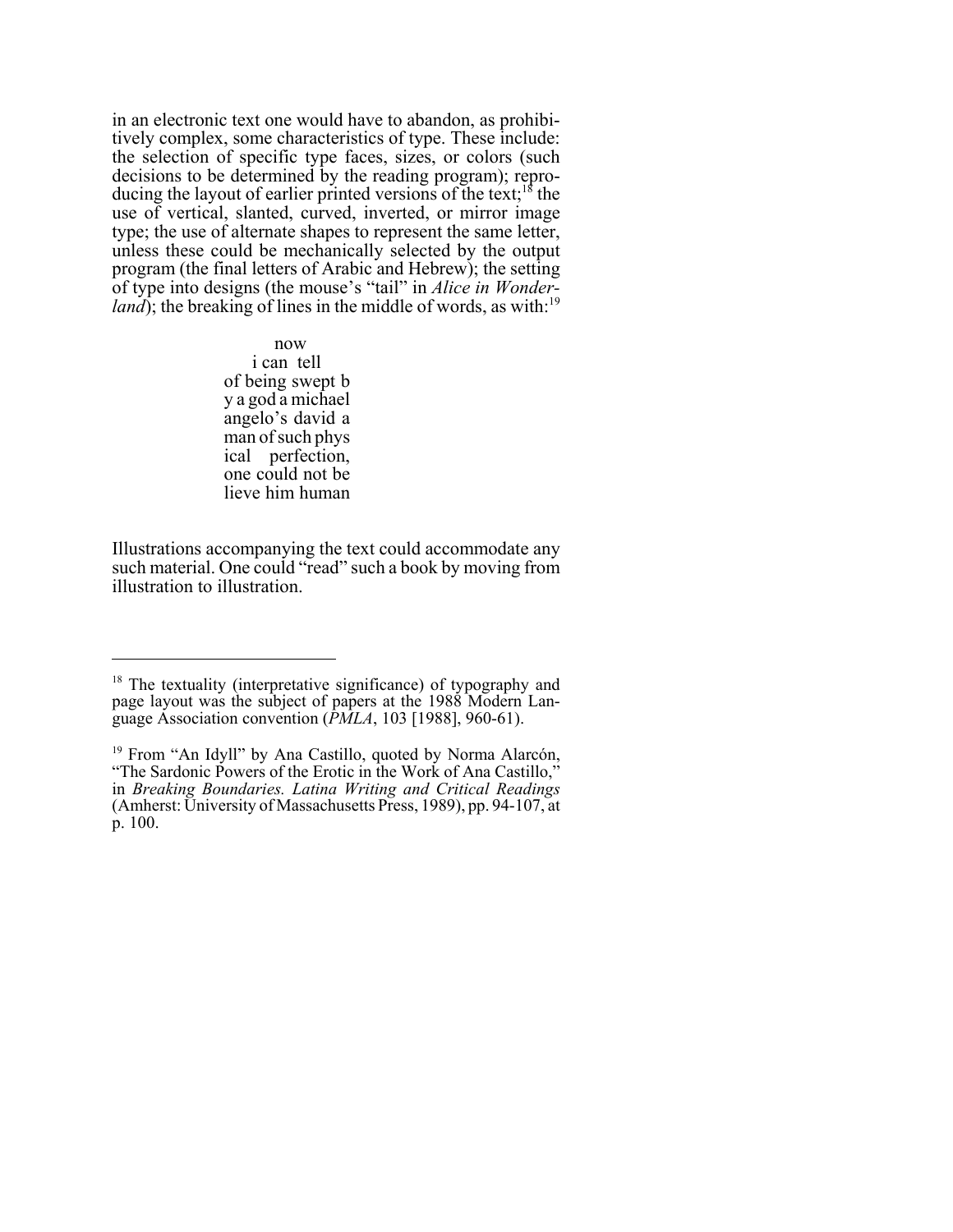#### **V. Alphabets**

Computer character sets or alphabets do not receive much attention. When the topic comes up, it is usually centered around problems in printing. ("How do I get this character printed on paper?") Once solved the matter is forgotten until the next crisis. As a result of this inattention, the situation is chaotic.

Because of the binary system on which all digital computers operate,  $256 (2<sup>8</sup>)$  is a logical size for a character set. 16  $(2<sup>4</sup>)$  is equally logical, but it is too small, and 65,536  $(2<sup>16</sup>)$  is also logical, but it is too large. 256 is within reason. All personal computers, regardless of how many characters they can display or print, work internally with sets of 256 characters.

Older equipment was only able to use 128 of the 256 possibilities.20 A standard set of 128 characters and control codes was formalized as the American Standard Code for Information Interchange, known by its acronym ASCII and sometimes referred to as "standard ASCII" or "US ASCII" (though there are no other "ASCII"'s than the US one). This is in fact used for all personal computers, although parts of it have been altered. It includes the diacritics ' (the acute accent, also used as apostrophe, not the other way around),  $\cdot$ ,  $\wedge$ , and  $\sim$ ; it also includes 31 non-printing characters intended to control hardware, communications, and data.

From this relatively standardized beginning a generation ago things have deteriorated. Hardware manufacturers, *motu propio*, adapted the 128-character ASCII set to equipment sold in other countries; there are now at least 10 foreign

 $20$  The 256 characters are the number of possibilities one has with eight "bits," each a microscopic electronic switch. The two possible states (on or off) for each of the eight switches gives a total of 256 possible combinations  $(2^8)$ . The earlier equipment used one of the eight switches as a check to prevent internal errors (a parity check), thus leaving only 128 possibilities  $(2^7)$ .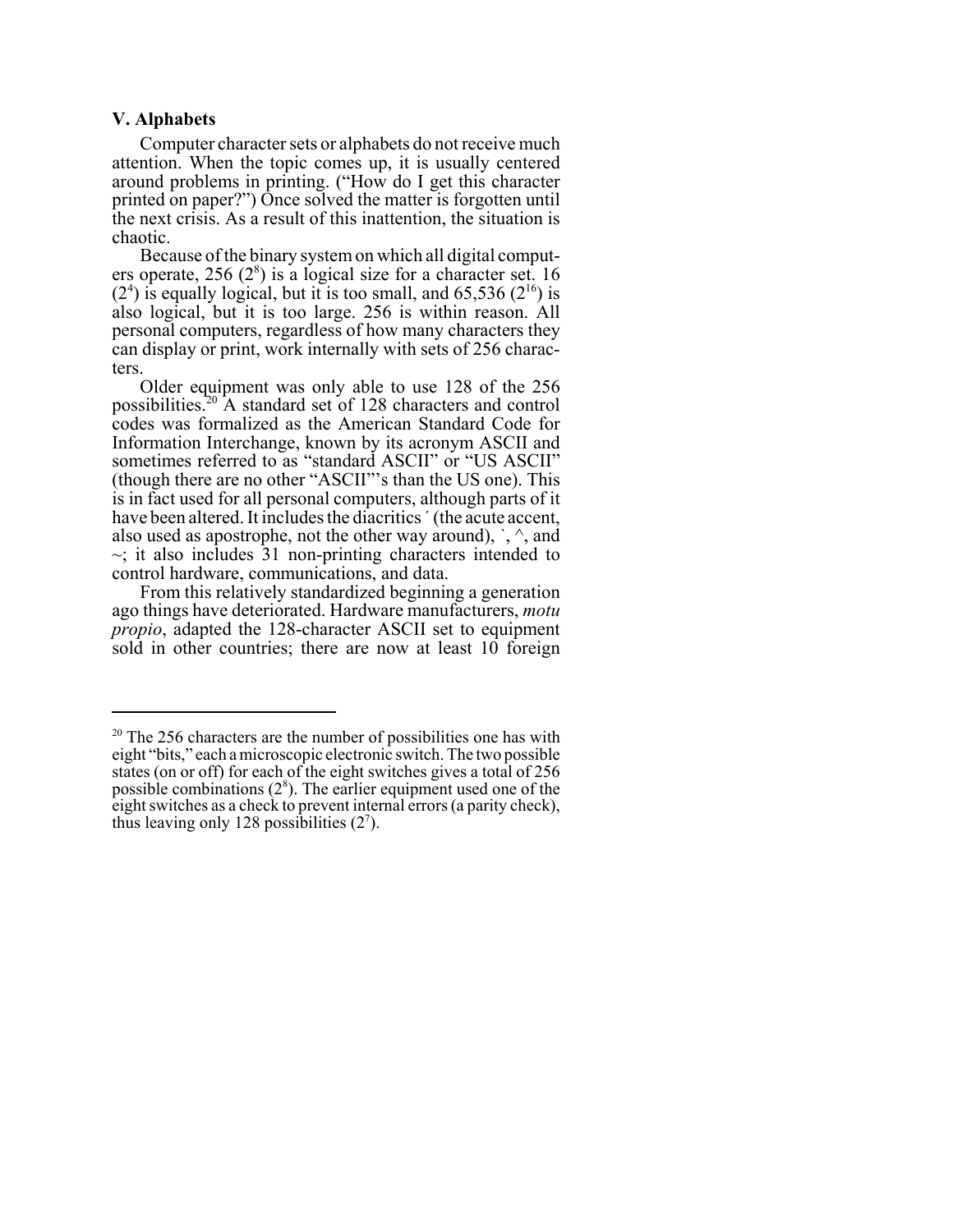sets.<sup>21</sup> There has been no standardization for the 128 new characters made available by improved hardware. The IBM PC Graphics set has been the most successful, and is sometimes erroneously referred to as "extended ASCII" or even "ASCII" pure and simple; it has been widely used on IBMcompatible computers. However, PostScript, used in digital typesetting, has its own set, as does the Roman-8 character set found on laser printers. Advanced word processing programs have gone beyond the 256 in various ways. Text formatting languages, oriented towards printed output, have devised cumbersome, English-language, but unambiguous codes to represent additional characters within the original 128.

As a result, we now have the following situation. To represent an  $\tilde{n}$  within the ASCII set one combines a  $\sim$ , an overstrike code, and an n. Other sets use single-character combinations: the so-called Spanish ASCII uses character 124, the IBM PC Graphics set uses 164, PostScript uses 4, the Roman-8 set uses  $18\overline{3}$ , and a Star printer I own uses  $222.^{22}$  As the tilde is seldom used for its original purpose, it, and various of the control codes of the original ASCII, have been put to contrasting purposes by different pieces of hard- and software. As a result, chaos exists with all characters outside the basic English alphabet and punctuation. The standardization of the original ASCII and the relatively successful PC Graphics set contributed greatly to the success of personal computers. Our present state of affairs casts a pall over electronic publishing.

 $21$  The following are known to me: France, Germany, U.K. (using the pound in place of the number sign), Denmark I and II, Sweden, Italy, Spain, Japan, and Norway. These sets vary from one hardware manufacturer to another, and the deficiencies of some seemingly reflect ignorance of the languages.

<sup>&</sup>lt;sup>22</sup> The formatting language TeX uses an n followed by  $\tilde{b}$  tilde, the University of Chicago recommends <tid>n, and the Association of American Publishers' Electronic Manuscript Standard uses &ntilde: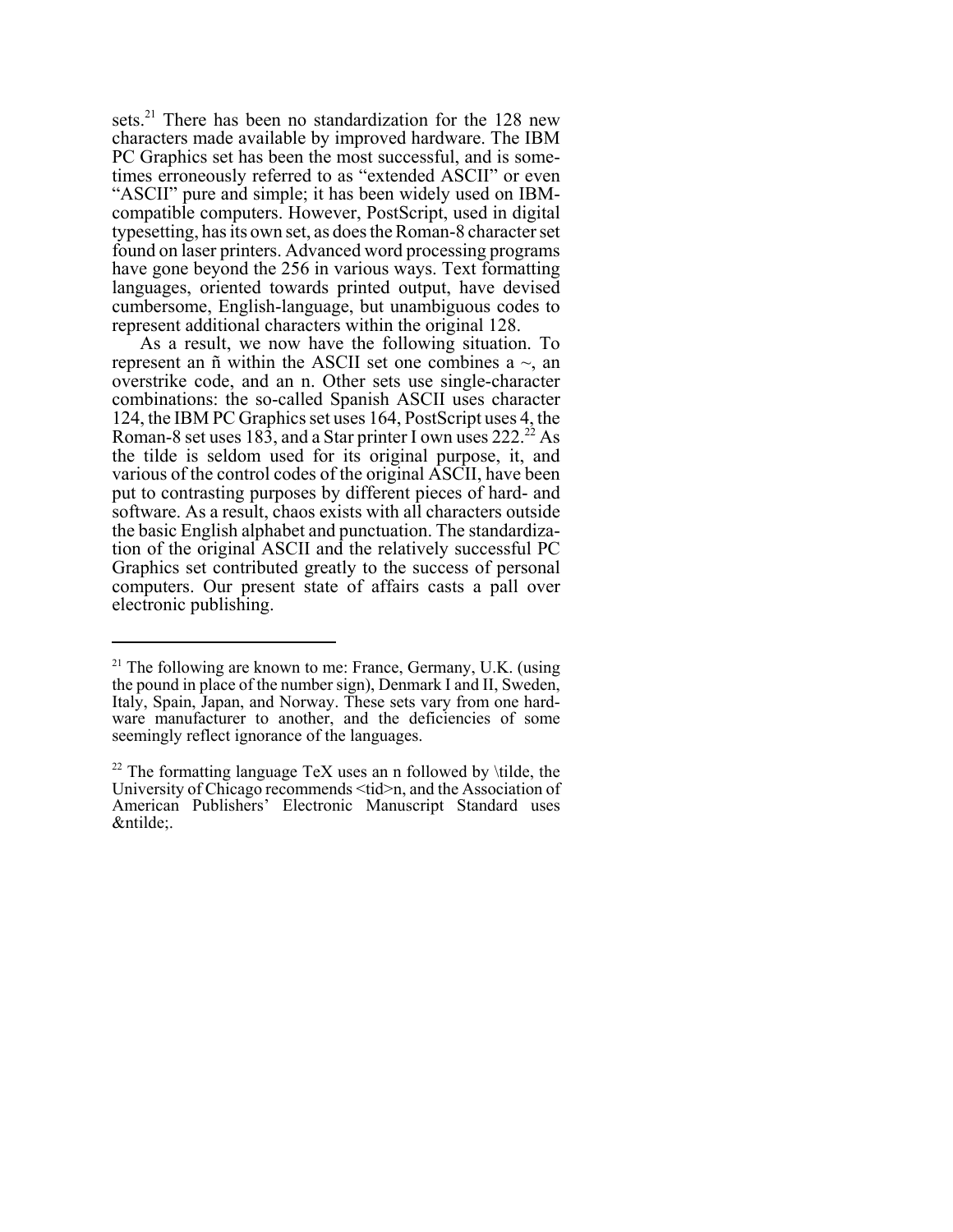It is impossible to devise a new standard set of 256 characters serving all purposes. (There is no way to incorporate both a Greek and a Roman alphabet within 256 characters, for example.) Nor is it a reasonable goal to seek to convert existing or future electronic texts in these various character sets into a single standard, nor would such a conversion be simple: would one convert printed-style quotation marks " " into typewriter-style quotation marks " " or the other way around?<sup>23</sup> Instead, a meta-system encompassing all present sets is needed. It is proposed, therefore, that the varying existing sets all be accommodated, along with others yet to be determined A 0 following the change of alphabet marker would indicate an improved default set.<sup>24</sup> A 1 would indicate the PC-Graphics set, a 2 the Roman-8 set, a

 $^{23}$  Printing-style quotation marks require, for aesthetically pleasing display, a variable character width, something not usually implemented on computer screens. Computer-displayed text more resembles typewriter copy than printing, and will continue to do so for the near future. The resolution of today's best monitors is only about 100 dots per inch, far below the 300 of ordinary laser printers or the 2400 used in typesetting.

 $24$  Such a set would include a non-break (hard) space, and a minus (a dash which should not be used to end a line, such as with a negative number -10); I cannot see the need, however, for soft hyphens and returns. It would include a full set of diacritics, distinguishing the acute accent from the apostrophe and the grave from the open single quotation mark. It does not need both guillaumettes « » (PC Graphics 174 and 175) and quotation marks, as they perform the same function. (In the U.S., the « » might be *displayed* as " ". It would be easy to add to word processors the automatic pairing of these codes, and other pairs such as parentheses, while typing.) Nor does it need country-specific characters (such as the Spanish Peseta symbol, PC Graphics character 158), which would be left for national character sets. Some characters would be left unassigned, for use with "illustrations" of unique character shapes, specific to a particular text, the data for which would be stored at the beginning of the attributes file.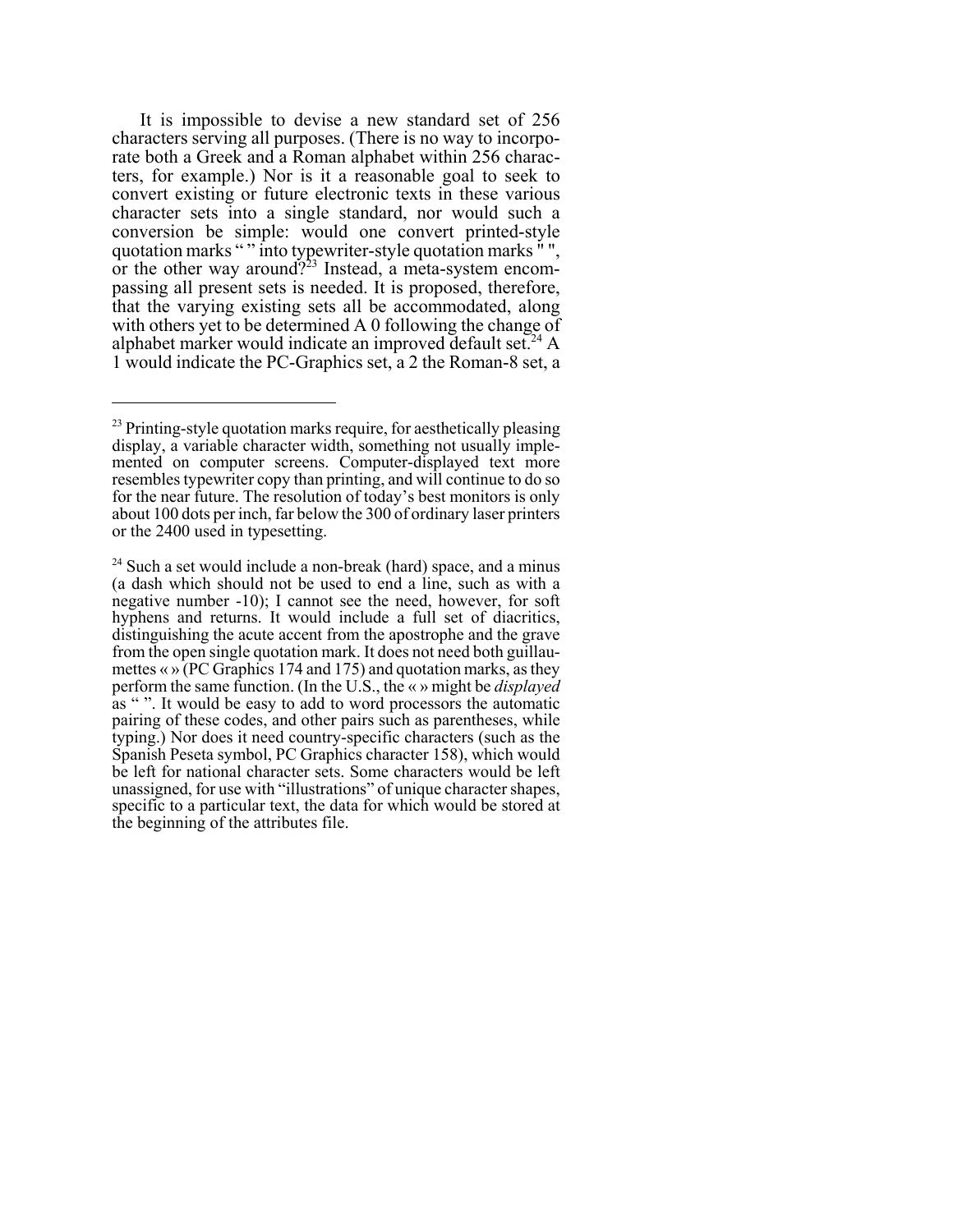3 the Postscript set, 4 the "French ASCII," 5 the "German ASCII," another dingbats (special characters), and so on. Numbers would be reserved for orthographers to design better sets for the various world languages, others could be assigned to professions (mathematics; astronomy; music). The International Standards Organization exists to keep track of them. All characters used since the inventing of printing (and scholarly editors need to use all of them at one time or another) will fit within such a system. To the extent possible these sets would duplicate and overlap each other. One number of the 256 would be reserved for expansion (if the alphabet marker were 31, which would cause as little conflict as any, then a second 31 would signal a second set of 256 alphabets).

#### VI. The Prospects for Scholarly Editions

Converting a manuscript into a printed book was a complicated process, involving not just mechanical work but judgement. Which works should be published first? (The classics were in fact published first.) What manuscript should be chosen, if there are many available, as the basis for making 1000 new copies? Should one conserve the readings of the different manuscripts examined, so future scholars could check one's decisions? Are the manuscripts themselves worth conserving? (Usually they were discarded.) Which scribal abbreviations should be conserved in type? $25$  Should one perhaps restore defective language, standardize spelling and punctuation? If the latter, what are the standard spelling and punctuation to be? Establishing a consensus on these ques-

<sup>&</sup>lt;sup>25</sup> \$,  $\phi$ , £, %, @, &, and # were finally conserved. The tilde was restricted to the n in Spanish, the a and o in Portuguese. Other abbreviations, such as a crossed "p" to indicate "per," were abandoned. Superscript letters of abbreviation were originally abandoned, reintroduced on a limited basis much later (the<sup>"</sup> and<sup>"</sup> of Spanish, ème of French, occasionally others).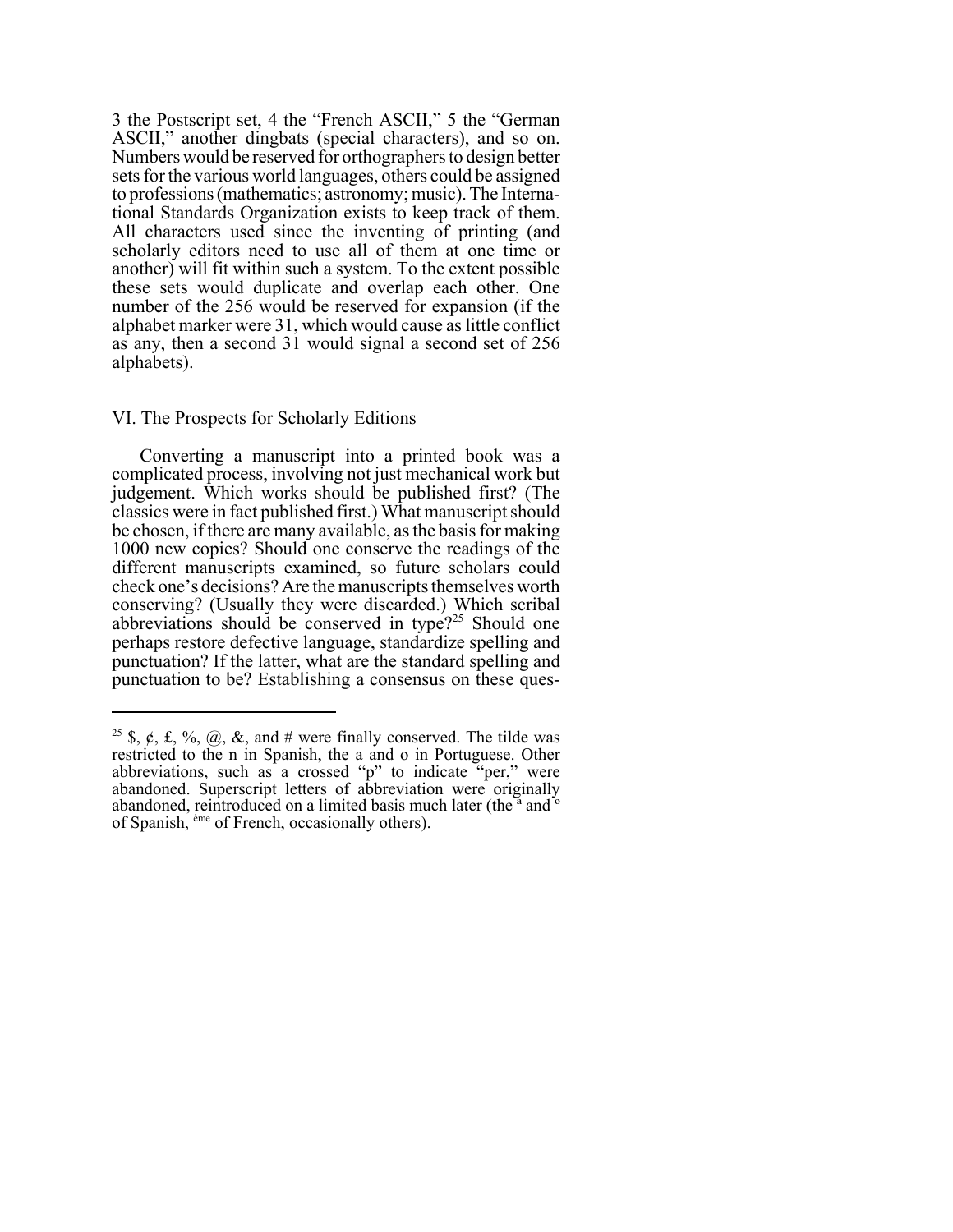tions took several generations.

Much the same sort of decisions await us now. It should be clear from the above that the fantasy of inserting a printed book into a machine and receiving out the other end an electronic version of the same is just that, a fantasy.<sup>26</sup> Broken or mispositioned type and uneven inking make error-free scanning of many books impossible. The ways in which notes, headings, and bibliographies are printed in different editions will make inputting of them a matter of considerable expertise, requiring software of its own. There are also such problems as distinguishing soft hyphens from hard, quotation marks from apostrophes, pro-ject from proj-ect, and the identification and correction of true misprints and obsolete spellings in the original. Only with a multi-volume set of uniform format can standardization be achieved.

In short, just as many manuscripts were never printed, many printed books are never going to be converted into electronic format. There is a shortage of skilled people, and these limited resources will be concentrated where there is most demand. The selection of books to be converted is a matter which will occupy considerable scholarly attention over the coming generation, as will the related question of whether the editions being scanned can or should be improved. In some cases it might make more sense to reedit a work than to reissue an existing edition; reediting will also be much easier with all these tools at our disposal. The reediting of texts was one of the most long-lasting contributions of the

<sup>&</sup>lt;sup>26</sup> A derivative of this fantasy is the confidential hope of the president of an ivy league university [Brown University] that the expensive, bulky, and ever-growing library will be replaced by a computer data bank and decentralized terminals. The new "library" would be a facility like the fire station (his analogy), to which one rarely needed to go in person. A generation ago it was of course microfilm that was going to replace the library.